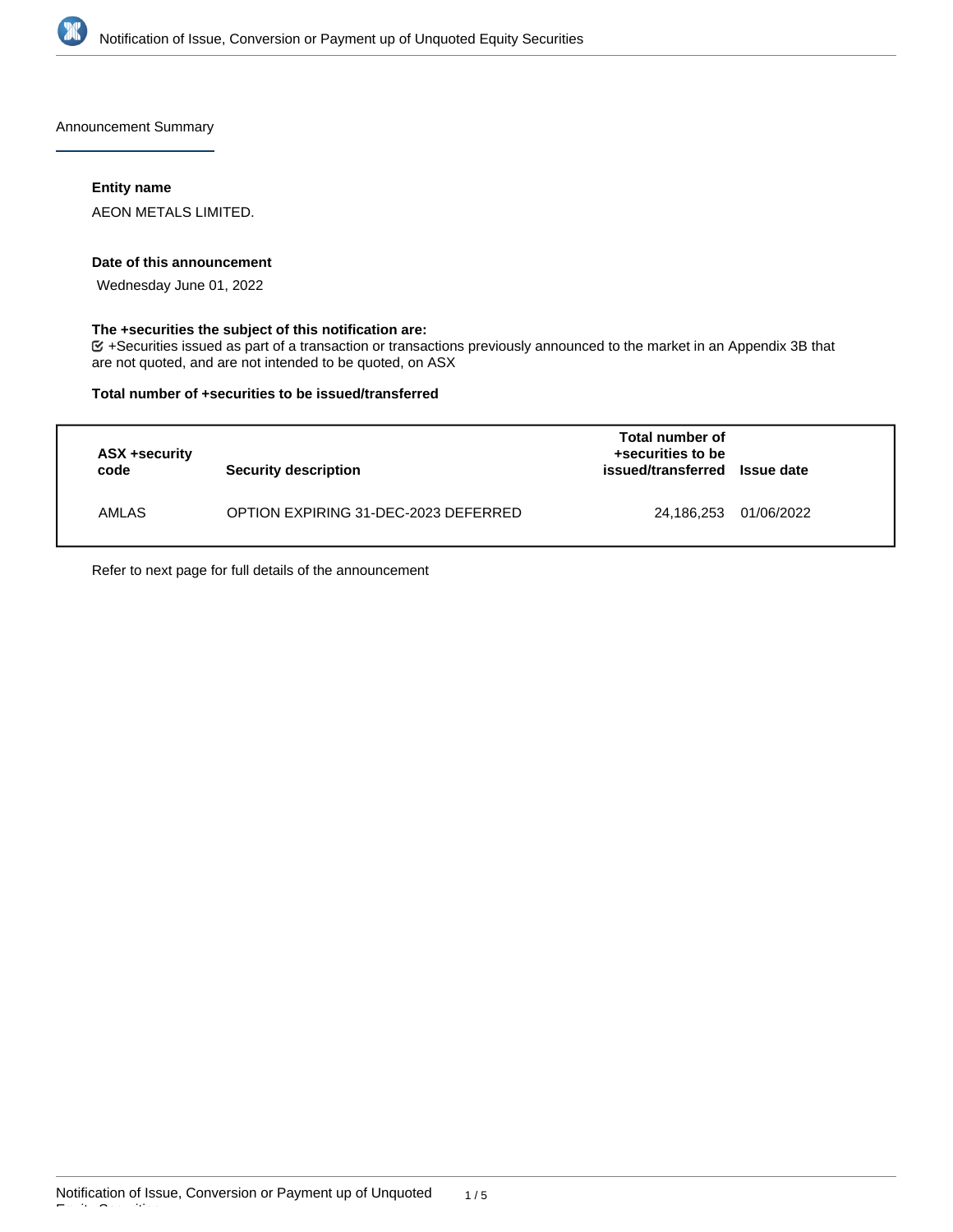

Part 1 - Entity and announcement details

# **1.1 Name of entity**

AEON METALS LIMITED.

We (the entity named above) give notice of the issue, conversion or payment up of the following unquoted +securities.

# **1.2 Registered number type**

ACN

**Registration number**

121964725

# **1.3 ASX issuer code**

AML

# **1.4 The announcement is**

New announcement

# **1.5 Date of this announcement**

1/6/2022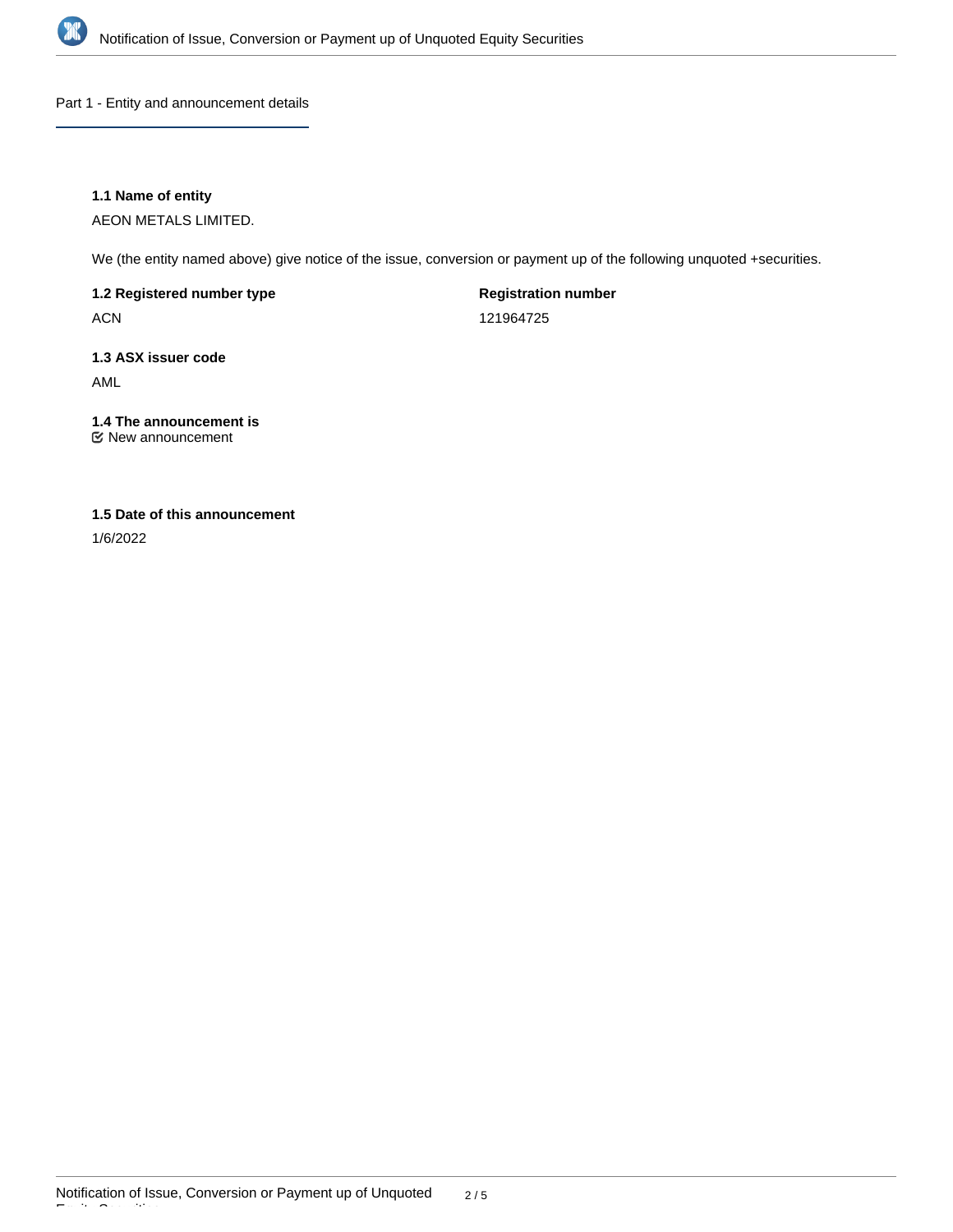

## Part 2 - Issue details

### **2.1 The +securities the subject of this notification are:**

+Securities issued as part of a transaction or transactions previously announced to the market in an Appendix 3B that are not quoted, and are not intended to be quoted, on ASX

### **Previous Appendix 3B details:**

| <b>Announcement Date and</b><br><b>Time</b> | <b>Announcement Title</b>           | Selected Appendix 3B to submit quotation<br>reauest |
|---------------------------------------------|-------------------------------------|-----------------------------------------------------|
| 09-Mav-2022 18:10                           | Update - Update - Proposed issue of | A standard +pro rata issue (non-renounceable)       |
|                                             | securities - AML                    |                                                     |

**2.3a.2 Are there any further issues of +securities yet to take place to complete the transaction(s) referred to in the Appendix 3B?** No

Equity Securities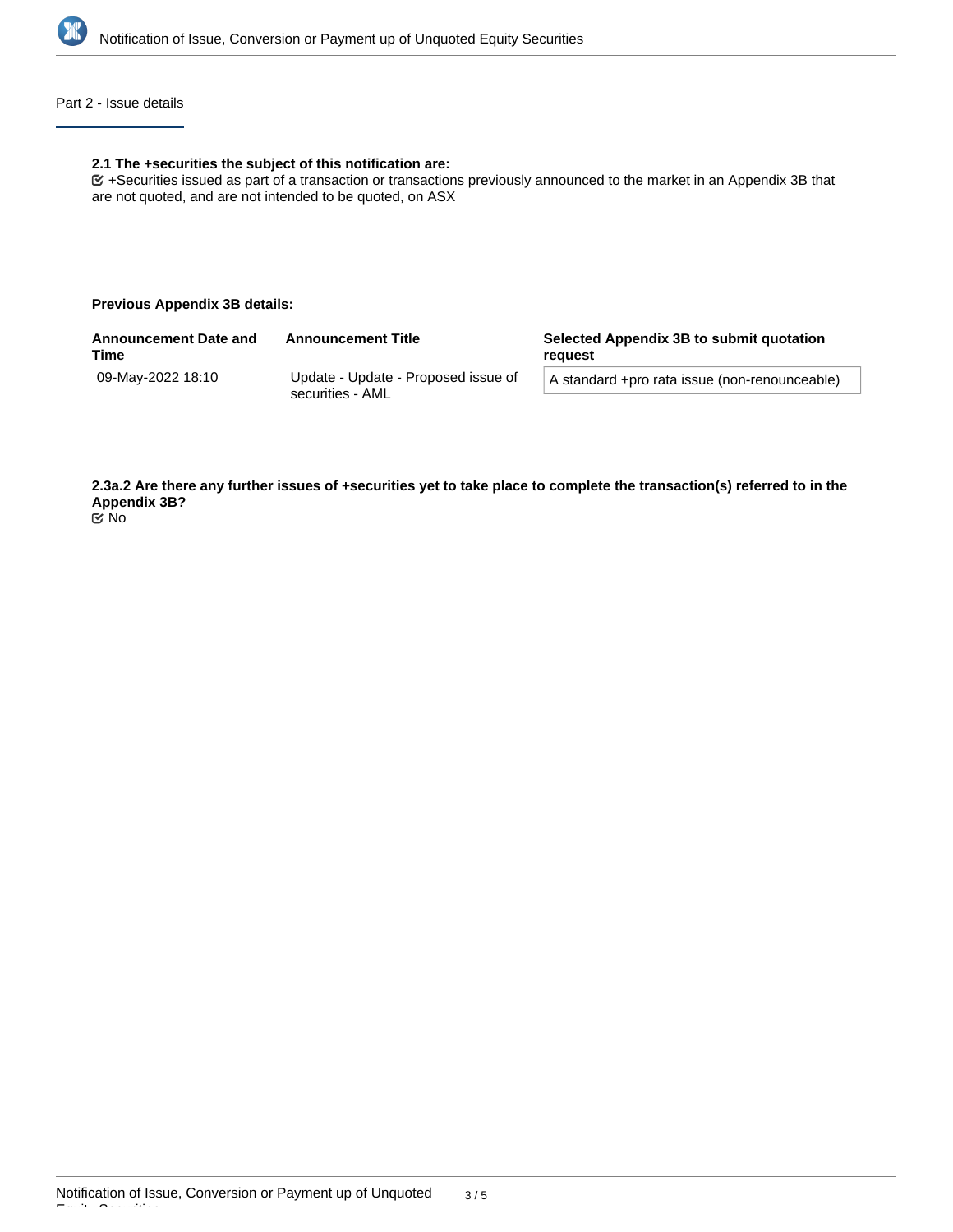

Part 3A - number and type of +securities the subject of this notification (existing class or new class) where issue has previously been

notified to ASX in an Appendix 3B

Corporate Action Component Detail

# **ASX +security code and description**

AMLAS : OPTION EXPIRING 31-DEC-2023 DEFERRED

**Date the +securities the subject of this notification were issued**

1/6/2022

**Any other information the entity wishes to provide about the +securities the subject of this notification**

Issue details

| Number of +securities<br>24,186,253                                   |                                         |
|-----------------------------------------------------------------------|-----------------------------------------|
| Were the +securities issued for a cash consideration?<br>$\alpha$ Yes |                                         |
| In what currency was the cash consideration being<br>paid?            | What was the issue price per +security? |
| AUD - Australian Dollar                                               | AUD 0.00000000                          |